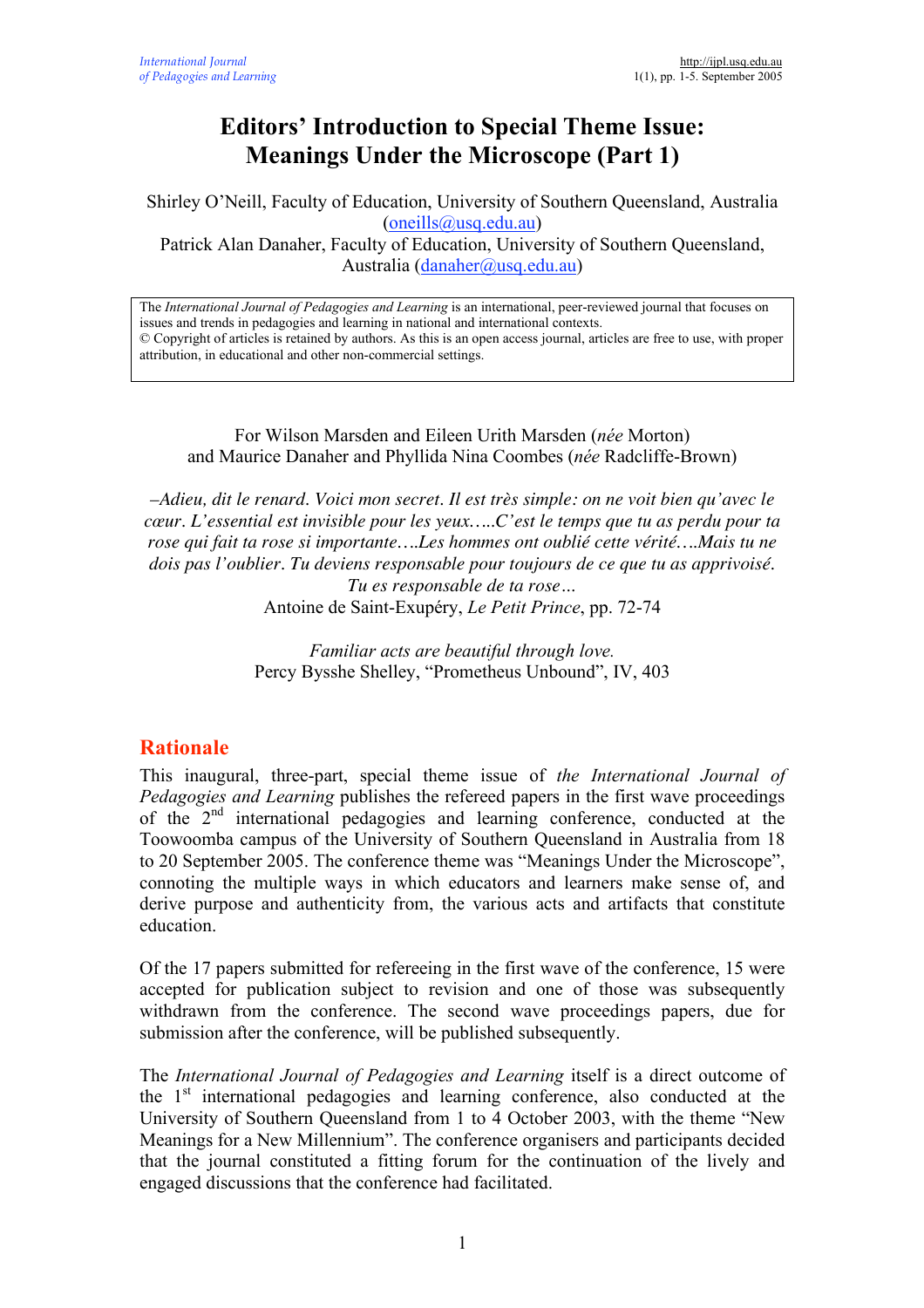Linking both the first and the second themes, and clearly evident in the articles assembled in this inaugural issue of the journal, is a consistent concern that educational meanings, whether they are new, millennial and/or microscopic, must articulate with the ongoing mission of enhancing and enriching international pedagogies and learning. This mission is also common to both the journal's *raison d'être* and the conference foci. This commonality is not accidental: it reflects a general recognition that at the beginning of the  $21<sup>st</sup>$  century, despite the scientific and technological advances enjoyed by some individuals and nations, there are enormous disparities and inequities in access to different forms of capital and hence to the opportunity to undertake and benefit from formal education. Part of the responsibility of participants in the journal and the conferences is therefore to interrogate their own and others' philosophies, policies and practices for how they might be able to understand and hopefully to ameliorate those disparities and inequities.

In the case of the  $2<sup>nd</sup>$  conference, whose first wave proceedings papers are published in this and the next two issues of the journal, this responsibility has been facilitated by the posing of several questions for conference participants to frame their respective and shared reflections on the theme of "Meanings Under the Microscope":

- What is my personal pedagogy?<br>• How can I reflect on my practice
- How can I reflect on my practice?
- Where does critical pedagogy fit in?
- How can we use metaphor to enrich our making of pedagogical meaning?
- In what ways can I enhance my pedagogy?<br>• How can we develop a community of pract
- How can we develop a community of practice?

These framing questions are deliberately inclusive and iterative; the assumption is that there are multiple meanings, metaphors, practices and communities associated with pedagogies and learning, and that placing these phenomena under the microscope is a necessary part of understanding and evaluating their intentions and impacts. Furthermore, it is assumed and hoped that that understanding and evaluation will be informed by conceptually and methodologically rigorous and systematic data gathering and analysis. One important corollary of this assumption is the possibility – perhaps the probability – of disagreement and debate about what constitutes effective, efficient and equitable pedagogies and learning and the most appropriate ways of bringing them about. Certainly as editors we hope that this collection of articles, and the future issues of the journal for which they have prepared the way, will be seen as contributing substantially to the discussions that we must all continue to hold if dialogue and empathy are to hold sway over lack of awareness of and interest in the lives and the educational futures of the citizens of the world. For us, such discussions are the best guarantee that subjecting our individual and communal meanings to microscopic analysis will lead to the enhancement and enrichment of international pedagogies and learning to which the contributors to this journal and the conferences aspire.

## **Articles in Part 1**

This inaugural theme issue of the *International Journal of Pedagogies and Learning* has been divided into three parts. Parts 2 and 3 will be introduced separately in the next two issues of the journal. Here we provide a brief overview of the articles that compose Part 1. While the articles in Parts 2 and 3 relate to primary and secondary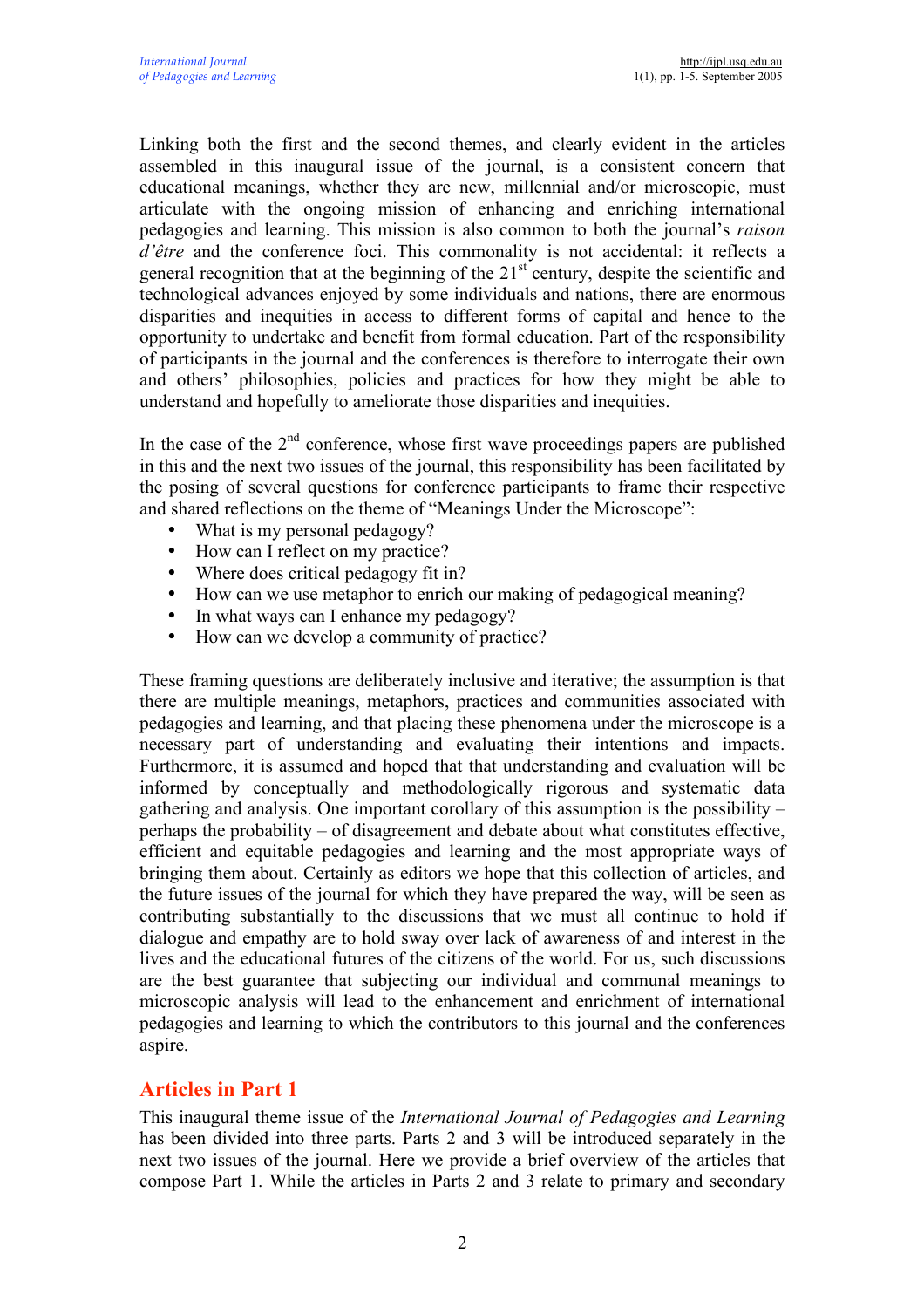schooling as well as to higher education settings, the articles in Part 1 engage with some of the issues entailed in university programs preparing graduates for different kinds of careers: as early childhood, primary and vocational educators and as members of defence forces. The articles in Part 1 also reflect the journal's consciously international focus, by canvassing the perspectives on pedagogies and learning held by researchers working in Australia, Malaysia and Pakistan.

The first article, by Phillip Stacey, Joanne Brownlee, Karen Thorpe, Drew Reeves and the students of Class EAB016 from the Queensland University of Technology in Australia, is concerned with the measurement and manipulation of epistemological beliefs in early childhood education students. Several strategies were deployed to facilitate the students' explicit reflection on their personal epistemologies, with a questionnaire being used to trace changes in their beliefs. The authors assert the utility of linking explicit reflection and experience in research pedagogy with a focus on developing sophisticated epistemological beliefs.

In the second article, by Neill Ustick from the Australian Catholic University, the author turns his attention to the strategies needed to enhance the development of deep learning and critical thinking. In doing so, he raises an issue that exercises the minds of most teacher education program designers: the complexities of maximising coherence within and across such programs. The article reports the diverse yet integrated ways in which four teacher education lecturers engaged with the lively and topical theme of "Constructing the world, constructing meanings".

Catherine H. Arden, Patrick Alan Danaher and Mark A. Tyler, from the University of Southern Queensland in Australia, use the third article to advocate a conceptually framed debate about some of the key issues involved in (re)designing a teacher education program for tradespeople and (para)professionals moving into teaching. They present a dialectic drawing on critical theory, criticality and the humanist tradition in education and informed by reflective and reflexive practice. This dialectic is used to engage with a number of fundamental questions about approaches to pedagogy – or andragogy – and learning that are likely to bring greatest benefit to the students and other stakeholders in the program.

The fourth article, by Jowati binti Juhary from Monash University in Australia, focuses on certain pedagogical issues associated with the proposed introduction of e-learning provision to undergraduate cadets studying at the Military Academy of Malaysia. The author contends that some of these issues are more generic, while others are located directly in the context of the Academy and the students' lives. The article is a timely reminder that, like all forms of education, elearning is not necessarily a panacea and that its introduction must be preceded and accompanied by careful and serious weighing of options.

In the fifth article, by M. Jamil Anwar and M. Ashraf Iqbal from the Lahore University of Management Sciences in Pakistan, attention is given to the teaching of what many students regard as the difficult topic in algebra of group theory. The authors propose a blend of concept maps and discovery learning to underpin this teaching. The study has wider relevance, including to university teachers and administrators concerned with reducing attrition from courses of this type.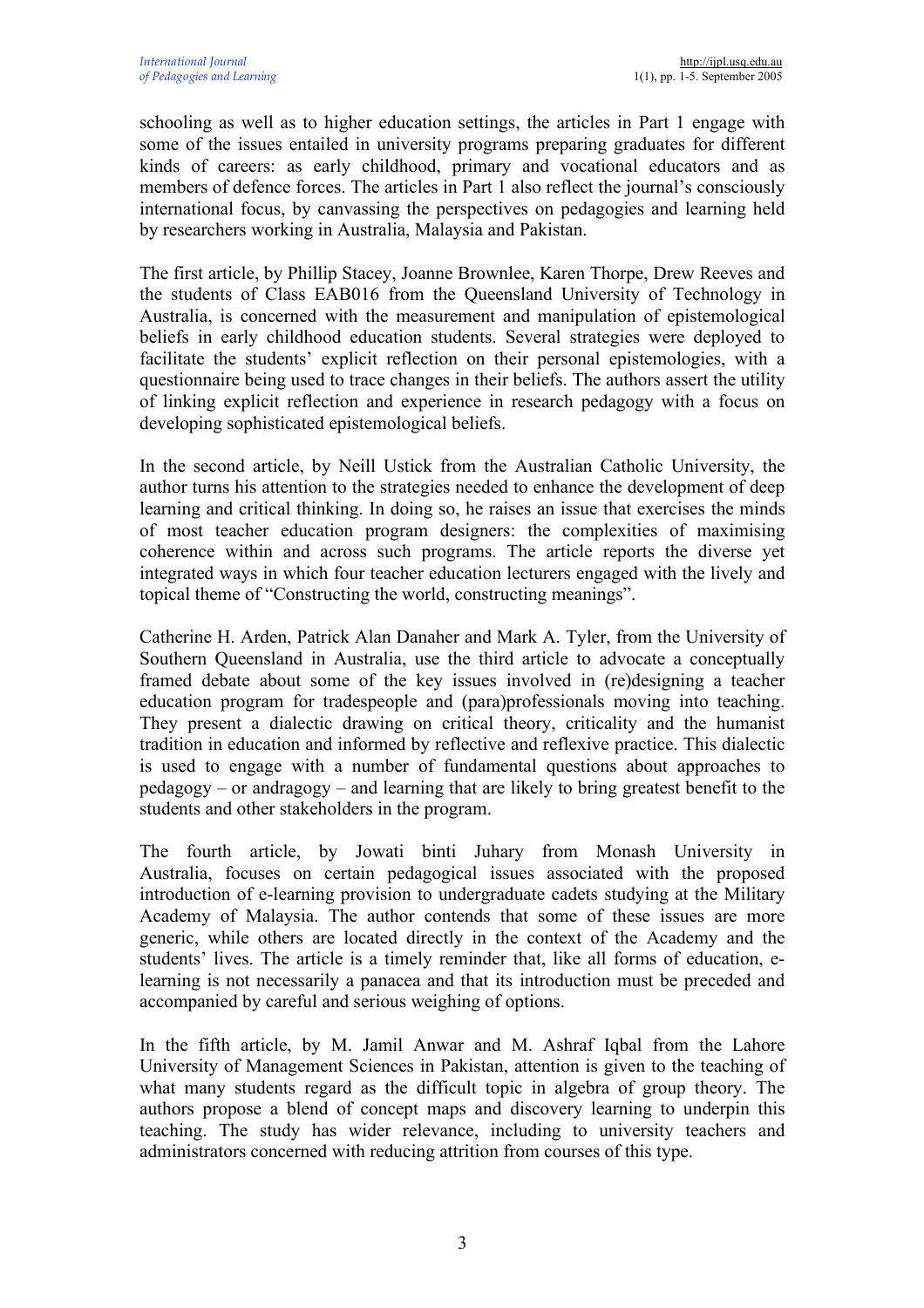Finally, this first part of the inaugural issue of the journal contains what the editors hope will be the first of a large number of reviews of books and media pertaining to international pedagogies and learning. This review, by Phyllida Coombes, Patrick Alan Danaher and Emilio A. Anteliz from Australia and Venezuela, is of Chris Tyler's edited book *Traveller Education: Accounts of Good Practice*, about a specialised pedagogy for learners whose ethnicity and/or occupations reflect/s a mobile lifestyle.

As editors, we are delighted that this inaugural issue of the *International Journal of Pedagogies and Learning* encapsulates and synthesises such a rich diversity of strategies, issues, concepts and arguments about educational philosophy, policy and practice that ranges so broadly across contexts, countries and sectors. This diversity and range augur extremely well for both the journal's future and the learners and other stakeholders in the various forms of educational provision canvassed here. We look forward to working with educators and learners throughout the world to establish and extend the journal as one among several significant contributions to enhancing and enriching international pedagogies and learning in the  $21<sup>st</sup>$  century.

## **Acknowledgments**

The publication of the first half of this three-part theme issue, and of the journal of which it forms the inaugural issue, would not have been possible without the active commitment and participation of a number of individuals and groups. In particular, we are very grateful to:

- The authors of the papers submitted for refereeing
	- The referees of those papers:
		- Ken Appleton (Central Queensland University, Australia)
		- Catherine Arden (University of Southern Queensland, Australia)
		- Alice Brown (University of Southern Queensland, Australia)
		- Gillian Busch (Central Queensland University, Australia)
		- Kaye Cleary (University of Southern Queensland, Australia)
		- Joan Conway (University of Southern Queensland, Australia)
		- Phyllida Coombes (Independent Scholar, Cawarral, Australia)
		- Geoff Danaher (Central Queensland University, Australia)
		- Mike Danaher (Central Queensland University, Australia)
		- Ann Dashwood (University of Southern Queensland, Australia)
		- Michael de Raadt (University of Southern Queensland, Australia)
		- Carmel Desmarchelier (University of Tasmania, Australia)
		- Kathy Egea (Central Queensland University, Australia)
		- Rhonda Faragher (James Cook University of North Queensland, Australia)
		- Alison Feldman (University of Southern Queensland, Australia)
		- Mary-Anne Fleming (University of Southern Queensland, Australia)
		- John Green (University of Southern Queensland, Australia)
		- Aniko Hatoss (University of Southern Queensland, Australia)
		- Lyn Hughes (Central Queensland University, Australia)
		- David Jones (Central Queensland University, Australia)
		- Patrick Keleher (Central Queensland University, Australia)
		- Máirín Kenny (Independent Scholar, Dublin, Ireland)
		- Marian Lewis (University of Southern Queensland, Australia)
		- Hilda Maclean (Griffith University, Australia)